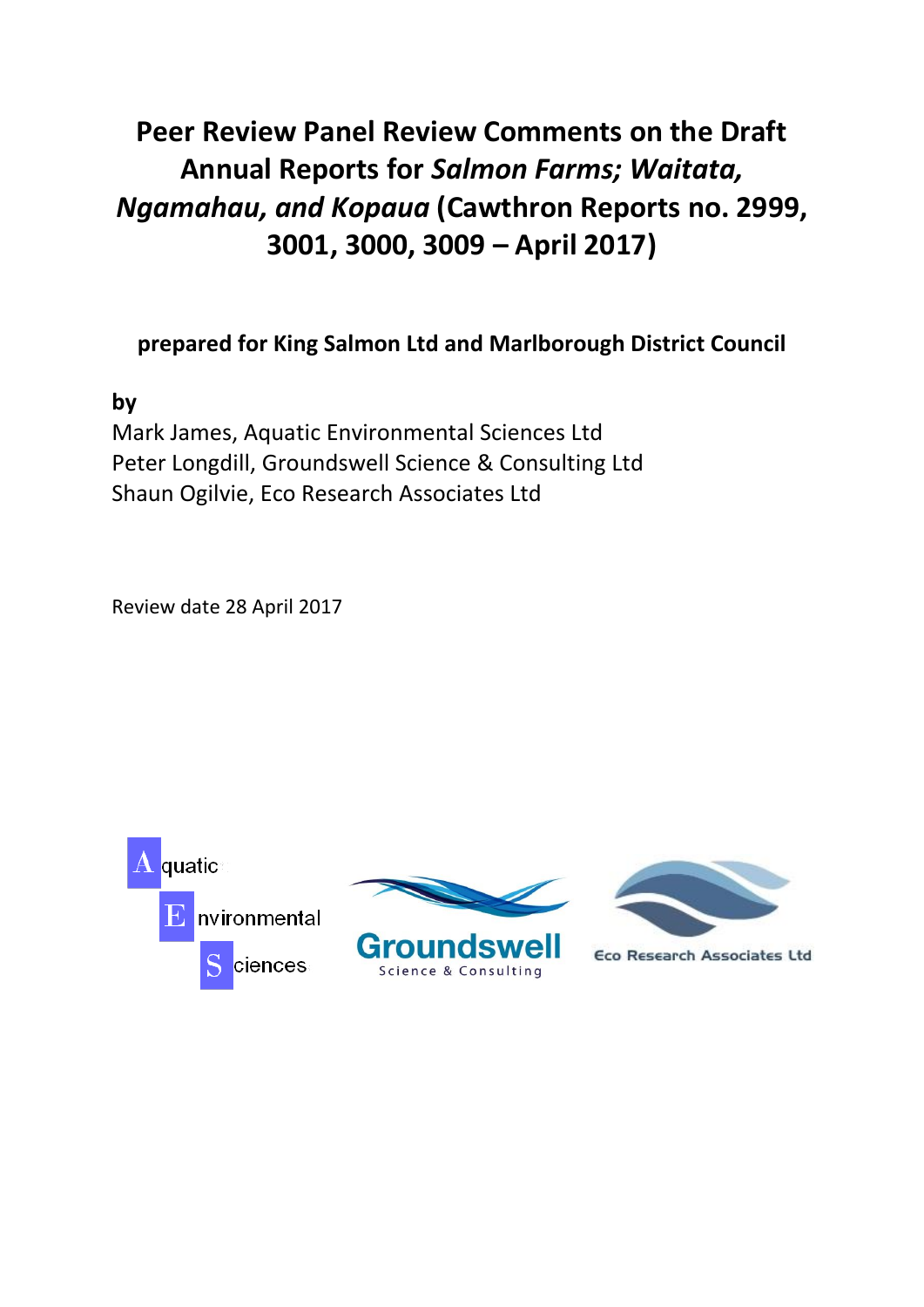# **1. Introduction**

As part of the final conditions of consent for the development of new salmon farms in the Marlborough Sounds New Zealand King Salmon was required to establish a Peer Review Panel for the purposes of reviewing and providing recommendations to the Council and consent holder in respect of the adequacy and appropriateness of various reports including the Baseline Plan, the Baseline Report, Marine Environmental Management and Adaptive Management Plan (MEM-AMP), and Annual Reports for farms consented by the Board of Inquiry.

Note that the 'Richmond' Farm has been renamed to 'Kopaua'.

The only Annual Report received to date was for Ngamahau in 2016 (Cawthron Institute Report No. 2808) as the others were not operational. Note that the results from reef surveys are all contained in Report 3009.

The consent conditions for the subject farms requires the following of the Peer Review Panel with respect to the Annual Reports:

"*The Peer Review Panel shall report to the consent holder and/or the Council…. on the following matters*….*.its annual review of the Annual Report, its assessment as to whether it adequately responds to the results of the monitoring undertaken in terms of the previous MEM-AMP and achieves the requirements of the Condition 67 (Condition 68 for Ngamahau) and any recommendations regarding changes to the conclusions, recommendations and other any other matters specified in the Annual Report. This shall specifically include a review of, and any recommendations for changes to, the WQS required by Condition 44b and the hierarchy of responses to breaches of the WQS."*

# **2. Review of Annual Reports**

### **General comments**

- As for previous reports we find the reports well written, logical, and adequate (subject to the comments noted below) for the monitoring and management of the farms as required of the MEM-AMP. The monitoring described within the reports are in accordance with what could be considered best practices for benthic environments (Best Management Practice guidelines MPI, 2015) and meet the conditions and compliance levels for all parameters for each farm.
- We are concerned at the ongoing issue with measurements of turbidity and DO in particular but also salinity with two instrument used. Surely these can be properly calibrated so that we get accurate and reliable data?

#### **Proposed changes to water quality monitoring programs (similar across Waitata, Ngamahau, Kopaua farms)**

• The PRP note that the condition 66c (Waitata condition numbering) allows for "*…The precise location of the long-term monitoring stations and the range of specific nutrient parameters monitoring may, however, be adjusted over time in response to monitoring results…"* It is notable that this flexibility does not extend to the "*targeted water column monitoring*" as required by condition 66e.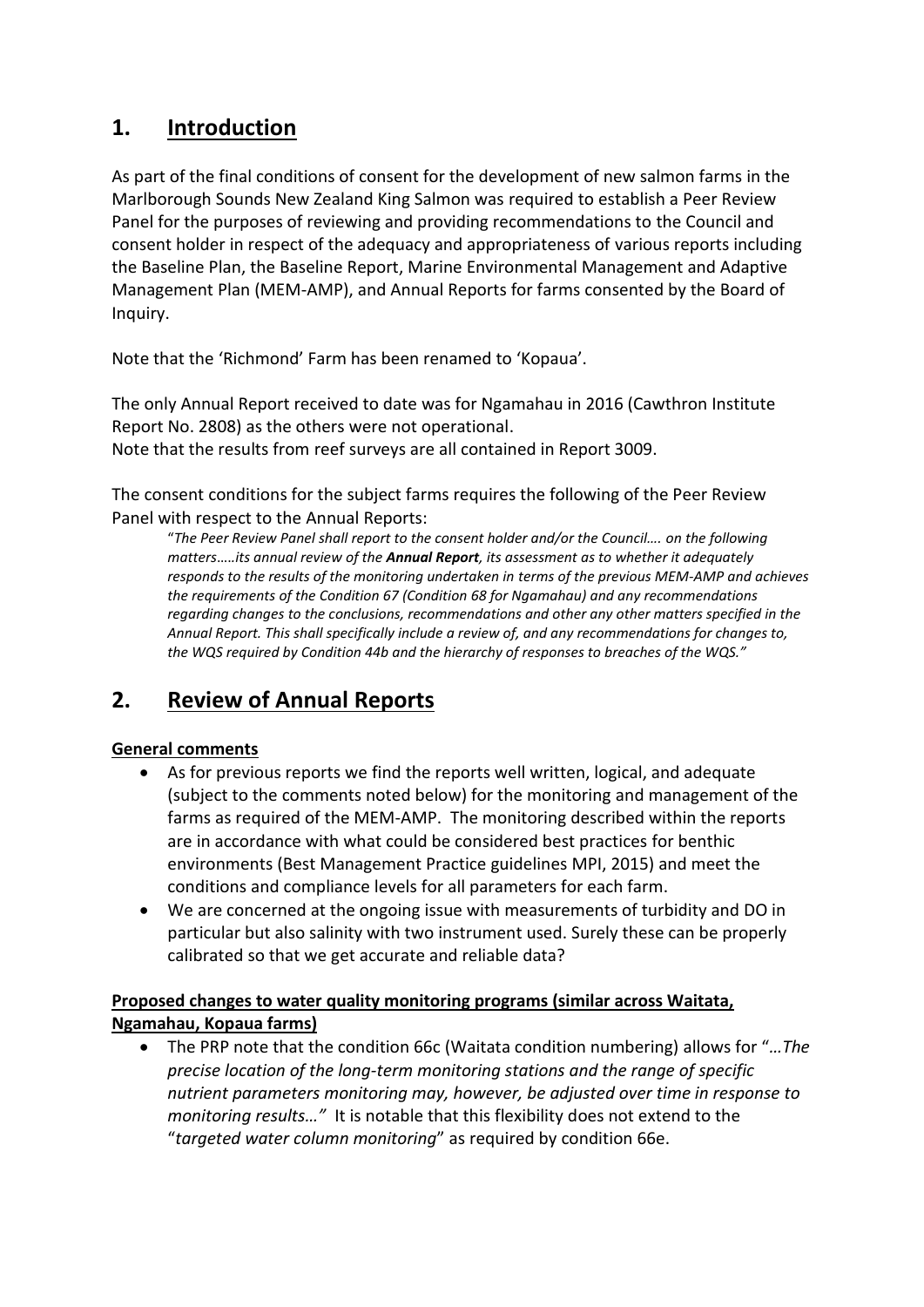- The various recommendations, which refer in some instances to fine-scale monitoring, and in others to full-suite monitoring, make it somewhat difficult to understand the implication of the monitoring across:
	- o The "*long-term water column monitoring*" and "*targeted water column monitoring*" surveys as required by conditions 66c/66e, and using the terminology from those conditions (noting also that the conditions extend flexibility to adjust those two programs differently over time).
	- o The Annual Monitoring Summary Reports, however, refers to monitoring being either:
		- 'routine monitoring' (as mentioned in the Annual Report);
		- 'full-suite monitoring' (as mentioned in the Annual Report);
		- 'fine-scale monitoring' (as mentioned in the Annual Report);
- Considering the differences in terminology (see above bullet point), as changes to monitoring are proposed, it would be very useful for a tabulated summary of all those proposed changes to water column monitoring to see how those relate to the conditions 66c/66e. (e.g. an updated 'proposed' version of the Table 4 from the relevant AMP – report no. 2679, but also highlighting differences between stations as some recommendations relate to that). Without that, the PRP cannot adequately assess the full extent of the proposed changes to the monitoring program.
- The PRP also note with regard to the water column sampling parameters, that at present the monitoring is unable to confirm that the water quality objectives of the consent have been fully met due to the timescales of data availability. This is confirmed at page 12 of the Waitata annual report (and similarly for the Kopaua report), and means it is premature to suggest substantial reduction of sampling efforts without very sound technical justification.
- We consider it would be worthwhile for the consent holder, PRP and Cawthron to sit around the table and revisit the water quality monitoring programme. It may be this requires at least another monitoring cycle.

# **Waitata Reach Salmon Farm: Annual monitoring summary 2016-2017 DRAFT**

#### *Specific comments*

#### *Executive summary (and text)*

- "moderate" and "minor" levels of enrichment are noted in this report, but we are not sure how these terms are defined. It would help to have a definition made explicit as "moderate" and changes to these classifications would be something that would have to be watched as we get more information on trends.
- We agree that PS-Ctl-5 should continue in the short-term and be reassessed in future
- We would question dropping chlorophyll a from the fine scale water column monitoring at this early point because of wider concerns from marine farming in the Marlborough Sounds and the farms could be contributing. Subject to the provision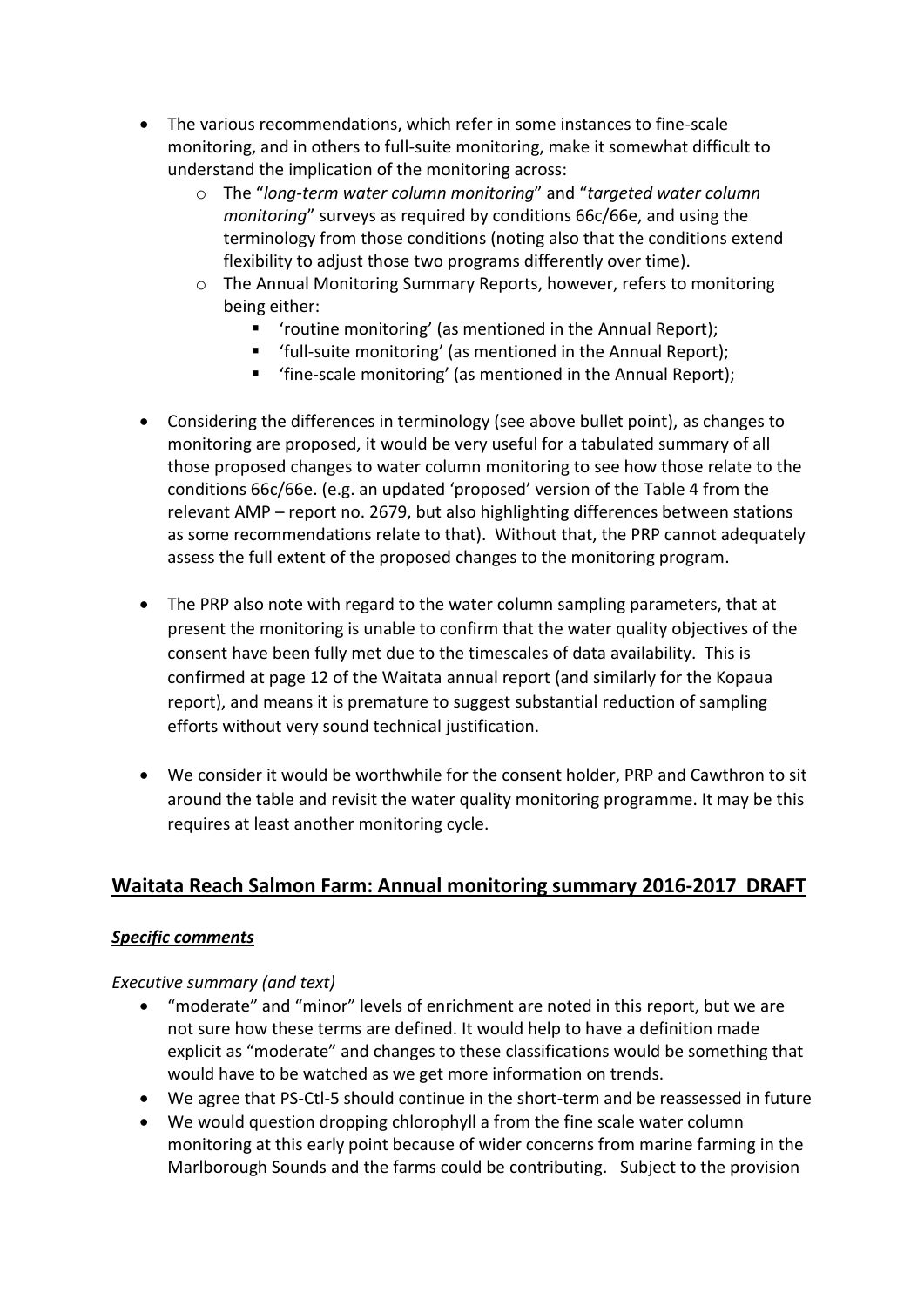and review of the requested tabulated summary of proposed water column monitoring changes, the PRP agree with the technical basis for dropping phytoplankton biomass and community composition and silicate from near-farm fine-scale sites as these are unlikely to be impacted and limiting phosphorus to the seabed sampling around the pen. This assumes that P is no a co-limiting nutrient at any time in these systems?

- Please check reference to condition 63c (Waitata), perhaps this should be to condition 66c, which addresses modification to the parameters and nutrients being monitored as part of the '*long-term water column monitoring'* (as condition 63c deals with the baseline monitoring).
- We would question the need for far-field DRSi as changes are unlikely to be related to farms and the role of this monitoring is not to provide information on parameters that farming will not affect.
- Please consider including within the 'Executive Summary' and 'Recommendations' section the recommendation from Appendix 10 to extend the Urea-N monitoring during 'fine-scale monitoring'. The recommendation in the Exec summary and recommendations is for continuation, but Appendix 10 calls for extension to new sites. That recommendation for extension is rather lost in Appendix 10 as it is not clearly carried through to the report itself.
- We agree with the ongoing monitoring of urea and PN at this early stage. The idea that some parts of monitoring are reduced therefore in-lieu do something else is not appropriate especially with the effort and cost of monitoring. Whereas the consent conditions allow some flexibility for the '*long-term water column monitoring*' parameters, we are not convinced about the flexibility of the consent conditions to permit substitutions or changes for the '*targeted water column*' surveys. As a result, the PRP consider that diel studies and physical mixing investigations are more appropriate prior to installation and when deciding sites. There should also be information around on diel changes and there is no evidence of farm effects yet. Refer also to the general comments from the PRP regarding changes to the water column monitoring program

#### *Other comments*

- Although not specified in the MEM-AMP it would be useful to have a measure of stocking rates included if possible as this would impact on release of nutrients and other water column effects.
- P2 Not clear why there was any feed added during when the farm lay fallow?
- P6 Missing TP data from some monitoring stations (e.g. Note 4 on page 6 of Waitata Report). The note is understood, but the PRP note that it is the consent holder who is responsible to monitor in accordance with the consent conditions, not the MDC.
- P8 are the water samples frozen when archived and if so suspect they will not last more than 6 months?
- See above re dropping phytoplankton composition and biomass.
- P12 May have missed it in MEM\_AMP but how is "statistically significant" shift defined? It would be useful to know when there will be enough data to meet the requirements of Condition 43.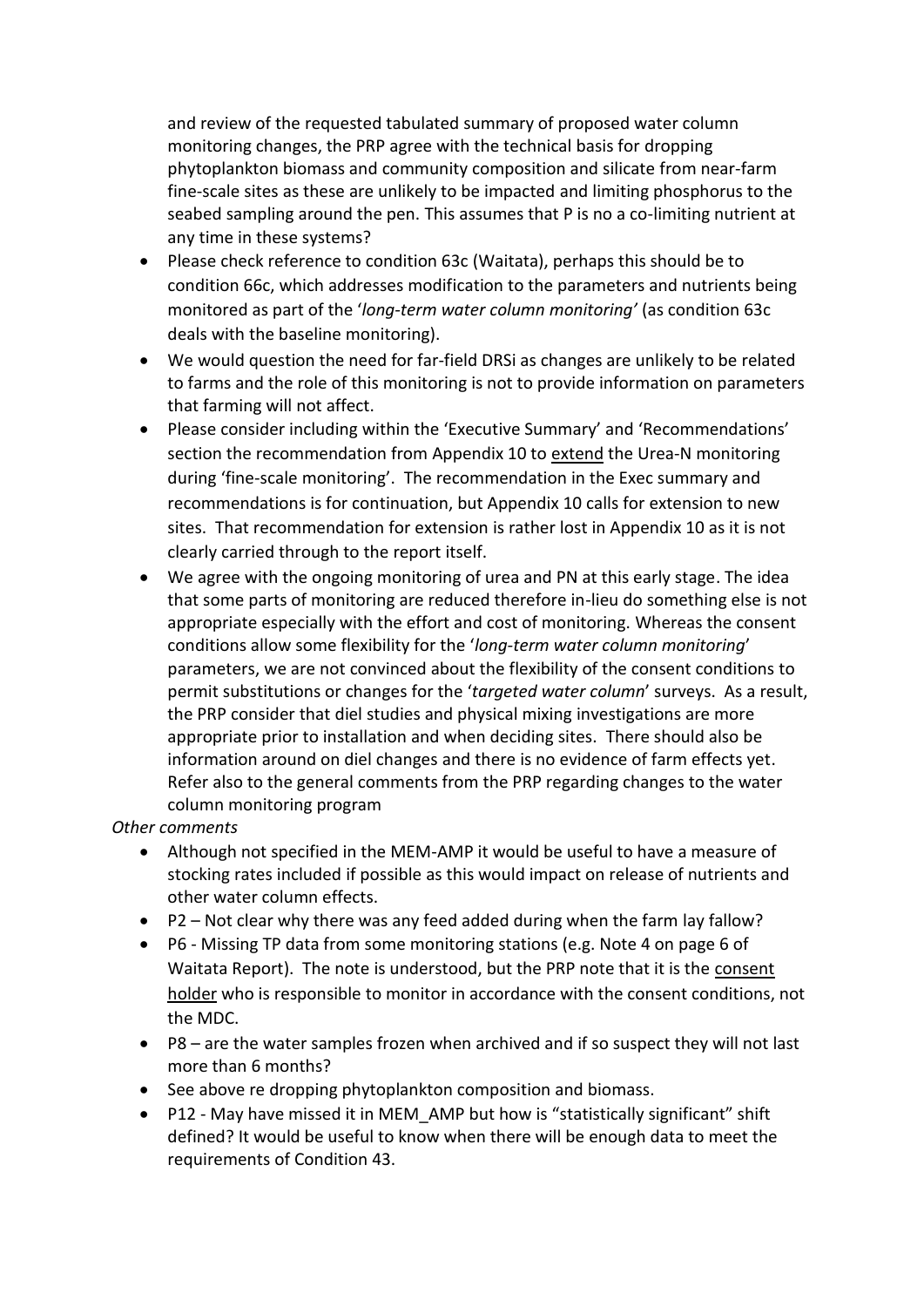- TN second threshold would it not be useful to define this before we get to the situation of needing it?
- The observations under the farm seem largely as expected but some aspects such as build-up of pellets will need to be watched.
- Use of terms such as "comparatively" need to be defined that is cf. to what?
- While most parameters are showing some changes at least at the Pen sites elevated sulphides and redox will need to be watched. While not specified in the condition s it would be useful to have a brief comment on levels that would be a concern included in the reports, particularly as we see changes over time and trends towards levels that could cause a breach of ES. The compliance levels are largely at the overall ES scale which may be too coarse to pick up trends in some of these parameters.
- As noted earlier could elevated levels of ammonia-N etc. be due more to stocking levels than feed inputs?
- Table 7, Table 8, Table 9, Section 4.24 and others which refer to the water column monitoring site NZKS12 as a "**near field reference site**". The site is described in the report and used for its conclusions as a 'reference' site which infers it is not impacted or affected by Salmon farm inputs. Please review the applicability of using the terminology "reference site" for this site (NZKS12). The consent conditions (63c - Waitata) require the monitoring of 'side embayments likely to suffer impacts'. If NZKS12 is called a reference site, then which sites, based on the dispersion modelling, meet the requirements of 63c? Suggest a review and if necessary amend tables and discussions accordingly.
- See earlier comments about changes to parameters for water column monitoring.

# **Ngamahau Bay Salmon Farm: Annual monitoring summary 2016-2016 DRAFT**

#### *Specific comments*

#### *Executive summary*

- May be useful to say that Cu and Zn are below limits.
- See comments above under Waitata for:
	- o terms such as "moderate"
	- o TN second threshold
	- o Sulphides and redox elevation
	- o instrumentation issues
	- o recommendations for future monitoring and further work.
- **This is the second annual monitoring report, so we would have expected to see commentary comparing results with the 2016 report, especially trends.**

#### *Specific comments*

- P3 check bullet 2 as think should be 300 m in each direction.
- P27 para 1, bit confused where it says "absence of fine-scale sampling" then later "observed in fine-scale March sampling?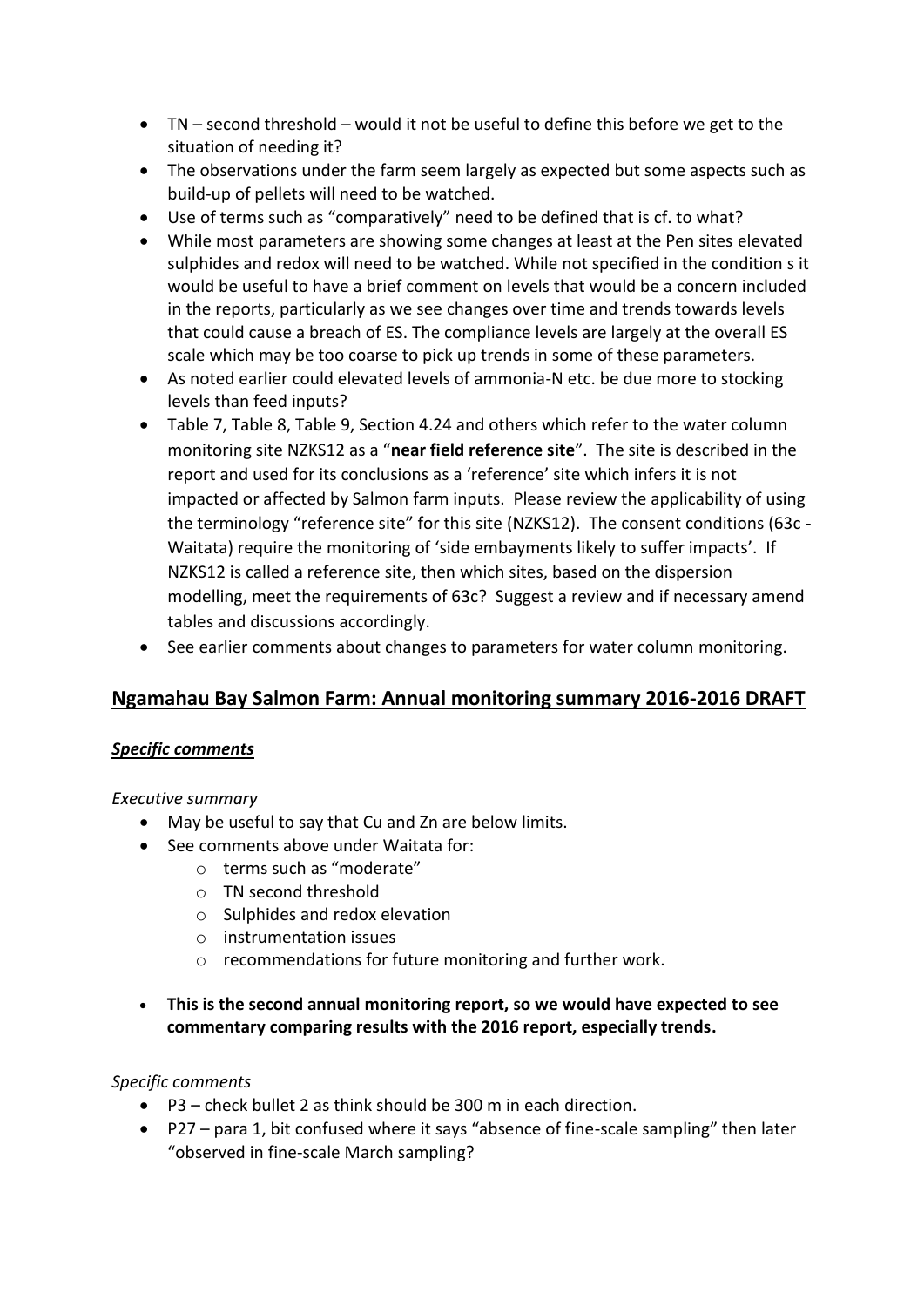# **Kopaua Salmon Farm: Annual monitoring summary 2016-2016 DRAFT**

Most of the comments above also apply to Kopaua and need to be taken into account.

#### *Specific comments*

*Executive summary*

- May be useful to say that Cu and Zn are below limits.
- See comments above under Waitata and Ngamahau for:
	- o metals
	- o terms such as "moderate"
	- o TN second threshold
	- o Sulphides and redox elevation
	- o instrumentation issues
	- o reference to some monitoring sites (NZKS05) as 'near-field reference', when the sites could also be referred to as meeting the requirements of the conditions for the monitoring of 'side embayments likely to suffer impacts'.
	- o recommendations for future monitoring and further work.

#### *Other comments*

• p18 – if there is a time-series for PS-Ctl-3 then would be useful to have a comment on any trends.

# **Reef Environmental Monitoring Results for the New Zealand King Salmon Company Salmon Farms: 2016 DRAFT**

This report includes the results for a number of farms including Waitata, Ngamahau and Kopaua. We have only reviewed the ones relevant to these farms and there are only a few minor comments. The report looks good and we note no effects can be attributed to the farms. With such high variability between sites, years etc it does seem that changes would have to be very significant to be picked up. How will they assess potential, change with such high variability.

#### *General comments*

- Generally, this report looks fine and meets the consent requirements.
- We agree with the recommendation on alternate years for quantitative surveys as there is now sufficient information available at other farms to justify this. Would be useful to define what "appreciable change" means eg 10%?

#### *Specific comments*

- P13 random may be a better term rather than "haphazard"
- P61 do we have any leads as to why Ulva is an issue with Ngamahau?